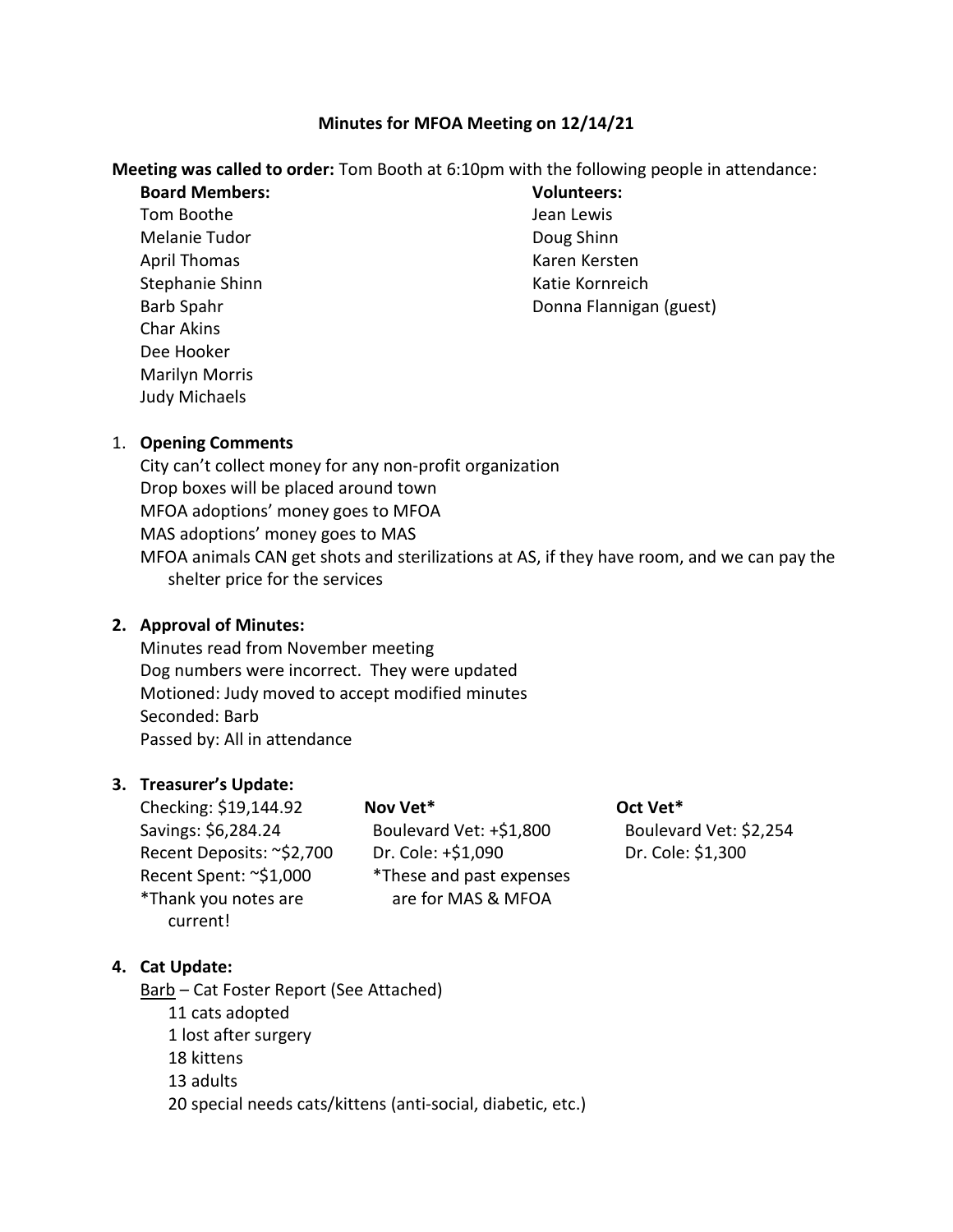### **51 Total**

"Special Needs" post on the website?

Discussion about the website. Marilyn said Kelly  $\omega$  Rock City indicate they are still happy to work with us. Doug volunteered to be the web contact person.

Marilyn –PetSence Report (Will send report out)

## **5. Dog Update:**

Jean - Dog Foster Report (See Attached)

0 dogs adopted

2 new to foster care

1 dog returned

7 adoptable dogs

7 dogs not currently available to be adopted – see attached

Discussion of Winston and possible neurological issues. Need to discuss future treatment options.

# **6. Fundraising Activities**

Katie – Holliday cards from shelter animals Money for a "cause" on Facebook (\$1,520 was raised for Willow) Sponsor a kennel Sponsor a pet (Cathouse on the King) Opossum Ball – Katie & Dee

Address List – MAS?

Christine Gronwald – Doug will follow up with her. She has contact info from last several years of PPP.

Winnie Dog Race Spring Event (we have PPP as fall event) Dog Wash Cute Cat Photo Contest on FB

# **7. Remaining Action Items**

Adoption event at PetSense on Saturday, Dec. 18 A few dogs will be taken April will start posting "Events" on our FB page

### **8. New Action Items**

New interim officers announced Tom – President Melanie – V.P. Steph – Secretary April - Treasurer By-law Committee – Judy, Stephanie & Doug Char was added to committee